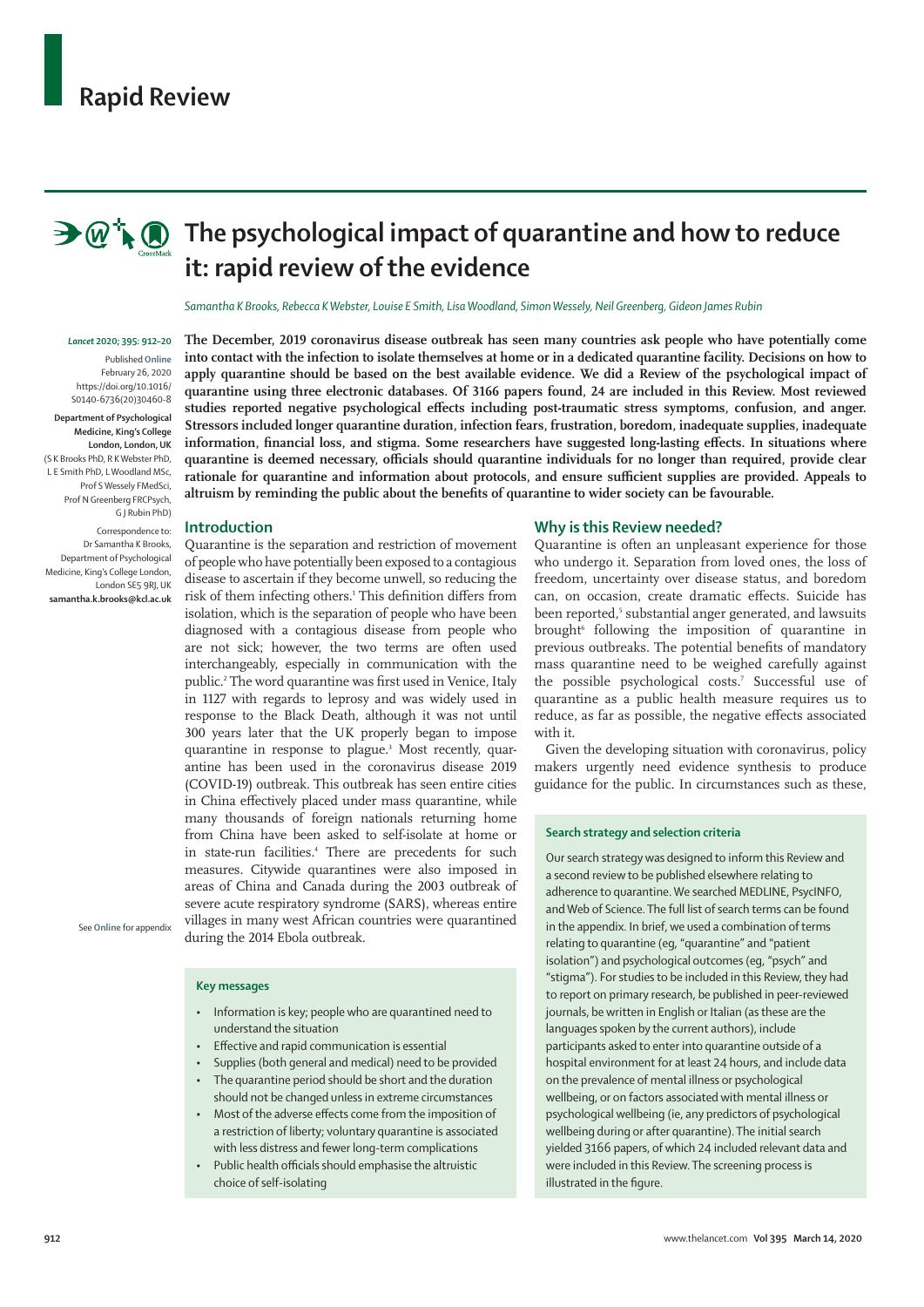rapid reviews are recommended by WHO.<sup>8</sup> We undertook a Review of evidence on the psychological impact of quarantine to explore its likely effects on mental health and psychological wellbeing, and the factors that contribute to, or mitigate, these effects. Of 3166 papers found, 24 are included in this Review (figure). The characteristics of studies that met our inclusion criteria are presented in the table. These studies were done across ten countries and included people with SARS (11 studies), Ebola (five), the 2009 and 2010 H1N1 influenza pandemic (three), Middle East respiratory syndrome (two), and equine influenza (one). One of these studies related to both H1N1 and SARS.

## **The psychological impact of quarantine**

Five studies compared psychological outcomes for people quarantined with those not quarantined.<sup>9,19,27,28,33</sup> A study<sup>9</sup> of hospital staff who might have come into contact with SARSfound that immediately after the quarantine period (9 days) ended, having been quarantined was the factor most predictive of symptoms of acute stress disorder. In the same study, quarantined staff were significantly more likely to report exhaustion, detachment from others, anxiety when dealing with febrile patients, irritability, insomnia, poor concentration and indecisiveness, deteriorating work performance, and reluctance to work or consideration of resignation. In another study,<sup>33</sup> the effect of being quarantined was a predictor of posttraumatic stress symptoms in hospital employees even 3 years later. Approximately 34% (938 of 2760) of horse owners quarantined for several weeks because of an equine influenza outbreak reported high psychological distress during the outbreak, compared with around 12% in the Australian general population.<sup>28</sup> A study<sup>27</sup> comparing post-traumatic stress symptoms in parents and children quarantined with those not quarantined found that the mean post-traumatic stress scores were four times higher in children who had been quarantined than in those who were not quarantined. 28% (27 of 98) of parents quarantined in this study reported sufficient symptoms to warrant a diagnosis of a trauma-related mental health disorder, compared with 6% (17 of 299) of parents who were not quarantined. Another study<sup>19</sup> of hospital staff examined symptoms of depression 3 years after quarantine and found that 9% (48 of 549) of the whole sample reported high depressive symptoms. In the group with high depressive symptoms, nearly 60% (29 of 48) had been quarantined but only 15% (63 of 424) of the group with low depressive symptoms had been quarantined.

All other quantitative studies only surveyed those who had been quarantined and generally reported a high prevalence of symptoms of psychological distress and disorder. Studies reported on general psychological symptoms,<sup>22</sup> emotional disturbance,<sup>34</sup> depression,<sup>16</sup> stress,<sup>15</sup> low mood,<sup>18</sup> irritability,<sup>18</sup> insomnia,<sup>18</sup> post-traumatic stress symptoms<sup>25</sup> (rated on Weiss and Marmar's Impact of Event Scale–Revised<sup>35</sup>), anger,<sup>20</sup> and emotional exhaustion.<sup>21</sup> Low mood  $(660 \t|73\%]$  of 903) and irritability (512 [57%] of 903) stand out as having high prevalence.<sup>18</sup>

People quarantined because of being in close contact with those who potentially have  $SARS^{25}$  reported various negative responses during the quarantine period: over 20% (230 of 1057) reported fear, 18% (187) reported nervousness, 18% (186) reported sadness, and 10% (101) reported guilt. Few reported positive feelings: 5% (48) reported feelings of happiness and 4% (43) reported feelings of relief. Qualitative studies also identified a range of other psychological responses to quarantine, such as confusion,<sup>11-13,23</sup> fear,<sup>12-15,23,24</sup> anger,<sup>12,13</sup> grief,<sup>29</sup> numbness,<sup>23</sup> and anxiety-induced insomnia.14,15

 One study compared undergraduates who had been quarantined with those not quarantined immediately after the quarantine period and found no significant difference between the groups in terms of post-traumatic stress symptoms or general mental health problems.<sup>29</sup> However, the entire study population were undergraduate students (who are generally young, and perhaps have fewer responsibilities than adults who are employed full-time) and thus it is possible that these conclusions cannot be generalised to the wider population.

Only one study<sup> $\sigma$ </sup> compared psychological outcomes during quarantine with later outcomes and found that during quarantine, 7% (126 of 1656) showed anxiety symptoms and 17% (275) showed feelings of anger, whereas 4–6 months after quarantine these symptoms had reduced to 3% (anxiety) and 6% (anger).

Two studies reported on longer-term effects of quarantine. 3 years after the SARS outbreak, alcohol abuse or



*Figure:* **Screening profile**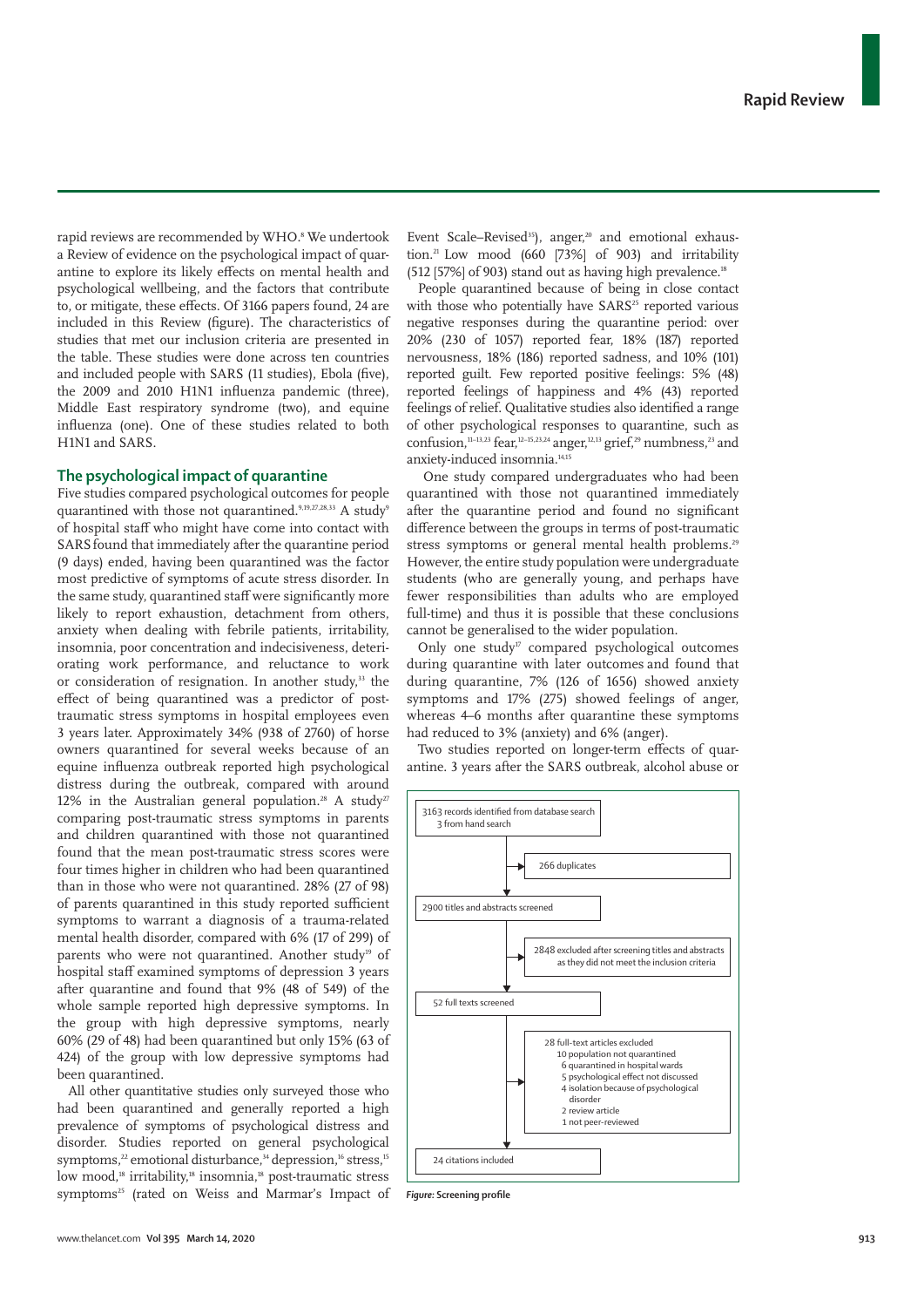dependency symptoms were positively associated with having been quarantined in health-care workers.<sup>32</sup> In a multivariate analysis,<sup>32</sup> after controlling for demographic factors, having been quarantined and having worked in a high-risk location were the two types of exposure significantly associated with these outcomes (for quarantine: unadjusted mean ratio 0·45; 95% CI 1·02–2·65).

After quarantine, many participants continued to engage in avoidance behaviours. For health-care workers,<sup>20</sup> being quarantined was significantly and positively associated with avoidance behaviours, such as minimising direct contact with patients and not reporting to work. A study<sup>25</sup> of people quarantined because of potential SARS contact noted that 54% (524 of 1057) of people who had

|                                              | Country                                                   | Design                           | Participants                                                                                                                                                                                                            | Quarantine period                                                                                                                                                                      | <b>Measures</b>                                                                                                                                                                   |
|----------------------------------------------|-----------------------------------------------------------|----------------------------------|-------------------------------------------------------------------------------------------------------------------------------------------------------------------------------------------------------------------------|----------------------------------------------------------------------------------------------------------------------------------------------------------------------------------------|-----------------------------------------------------------------------------------------------------------------------------------------------------------------------------------|
| Bai et al (2004) <sup>9</sup>                | Taiwan                                                    | Cross-sectional                  | 338 hospital staff                                                                                                                                                                                                      | 9 days because of contact with<br>suspected SARS cases                                                                                                                                 | Study-specific survey;<br>SARS-related stress survey<br>composed of acute stress<br>disorder criteria according to the<br>DSM-IV and related emotional<br>and behavioural changes |
| Blendon et al<br>$(2004)^{10}$               | Canada                                                    | Cross-sectional                  | 501 Canadian residents                                                                                                                                                                                                  | Length unclear; exposure to<br><b>SARS</b>                                                                                                                                             | Study-specific survey                                                                                                                                                             |
| Braunack-Mayer<br>et al (2013) <sup>11</sup> | Australia                                                 | Qualitative                      | 56 school community<br>members                                                                                                                                                                                          | Length unclear; H1N1 influenza                                                                                                                                                         | Interview                                                                                                                                                                         |
| Caleo et al $(2018)^{12}$                    | Sierra Leone                                              | Mixed methods                    | 1161 residents of a rural<br>village; 20 of whom took part<br>in an interview study                                                                                                                                     | Length unclear; entire village on<br>restricted movement because of<br>Ebola                                                                                                           | Interview                                                                                                                                                                         |
| Cava et al $(2005)^{13}$                     | Canada                                                    | Qualitative                      | 21 Toronto residents                                                                                                                                                                                                    | 5-10 days because of SARS<br>contact                                                                                                                                                   | Interview                                                                                                                                                                         |
| Desclaux et al<br>$(2017)^{14}$              | Senegal                                                   | Qualitative                      | 70 Ebola contact cases                                                                                                                                                                                                  | 21 days because of Ebola contact Interview                                                                                                                                             |                                                                                                                                                                                   |
| DiGiovanni et al<br>$(2004)^{15}$            | Canada                                                    | Mixed methods                    | 1509 Toronto residents                                                                                                                                                                                                  | Duration of quarantine was the<br>difference between the<br>incubation period of SARS<br>(taken as 10 days) and the time<br>that had elapsed since their<br>exposure to a SARS patient | Interviews, focus groups,<br>and telephone polls                                                                                                                                  |
| Hawryluck et al<br>$(2004)^{16}$             | Canada                                                    | Cross-sectional                  | 129 Toronto residents                                                                                                                                                                                                   | Median of 10 days because of<br>potential SARS exposure                                                                                                                                | IES-R to assess post-traumatic<br>stress and CES-D to assess<br>depression                                                                                                        |
| Jeong et al (2016) <sup>17</sup>             | South Korea                                               | Longitudinal                     | 1656 residents of four<br>regions in Korea                                                                                                                                                                              | 2 weeks because of contact<br>with MERS patients                                                                                                                                       | GAD-7 to assess anxiety and<br>STAXI-2 to assess anger                                                                                                                            |
| Lee et al (2005) <sup>18</sup>               | Hong Kong<br>(Special<br>Administrative<br>Region, China) | Mixed methods                    | 903 residents of Amoy<br>Gardens (the first officially<br>recognised site of<br>community outbreak of<br>SARS in Hong Kong) took<br>surveys; 856 of whom were<br>not diagnosed with SARS;<br>2 of whom were interviewed | Length unclear; residents of a<br>SARS outbreak site                                                                                                                                   | Study-specific survey                                                                                                                                                             |
| Liu et al $(2012)^{19}$                      | China                                                     | Cross-sectional                  | 549 hospital employees;<br>104 (19%) of whom had<br>been quarantined                                                                                                                                                    | Length unclear; home or work<br>quarantine because of potential<br><b>SARS</b> contact                                                                                                 | CES-D to assess depressive<br>symptoms and IES-R to assess<br>post-traumatic stress symptoms                                                                                      |
| Marjanovic et al<br>$(2007)^{20}$            | Canada                                                    | Cross-sectional                  | 333 nurses                                                                                                                                                                                                              | Length unclear; SARS exposure                                                                                                                                                          | MBI-GS to assess burnout;<br>STAXI-2 to assess anger;<br>six study-specific questions to<br>assess avoidance behaviour                                                            |
| Maunder et al<br>$(2003)^{21}$               | Canada                                                    | Observational                    | Health-care workers (sample<br>size unavailable)                                                                                                                                                                        | 10 days voluntary quarantine<br>because of potential SARS<br>contact                                                                                                                   | Observations of health-care staff                                                                                                                                                 |
| Mihashi et al<br>$(2009)^{22}$               | China                                                     | Retrospective<br>cross-sectional | 187 printing company<br>workers, university faculty<br>members and their families,<br>and non-medicine students                                                                                                         | Length unclear; citywide<br>isolation because of SARS                                                                                                                                  | GHQ-30 to assess psychological<br>disorders                                                                                                                                       |
| Pan et al (2005) <sup>23</sup>               | Taiwan                                                    | Observational                    | 12 college students                                                                                                                                                                                                     | Length unclear; asked to limit<br>interactions outside the home<br>because of potential SARS<br>contact                                                                                | Observations of a support group<br>for home-quarantined students                                                                                                                  |
|                                              |                                                           |                                  |                                                                                                                                                                                                                         |                                                                                                                                                                                        | (Table continues on next page)                                                                                                                                                    |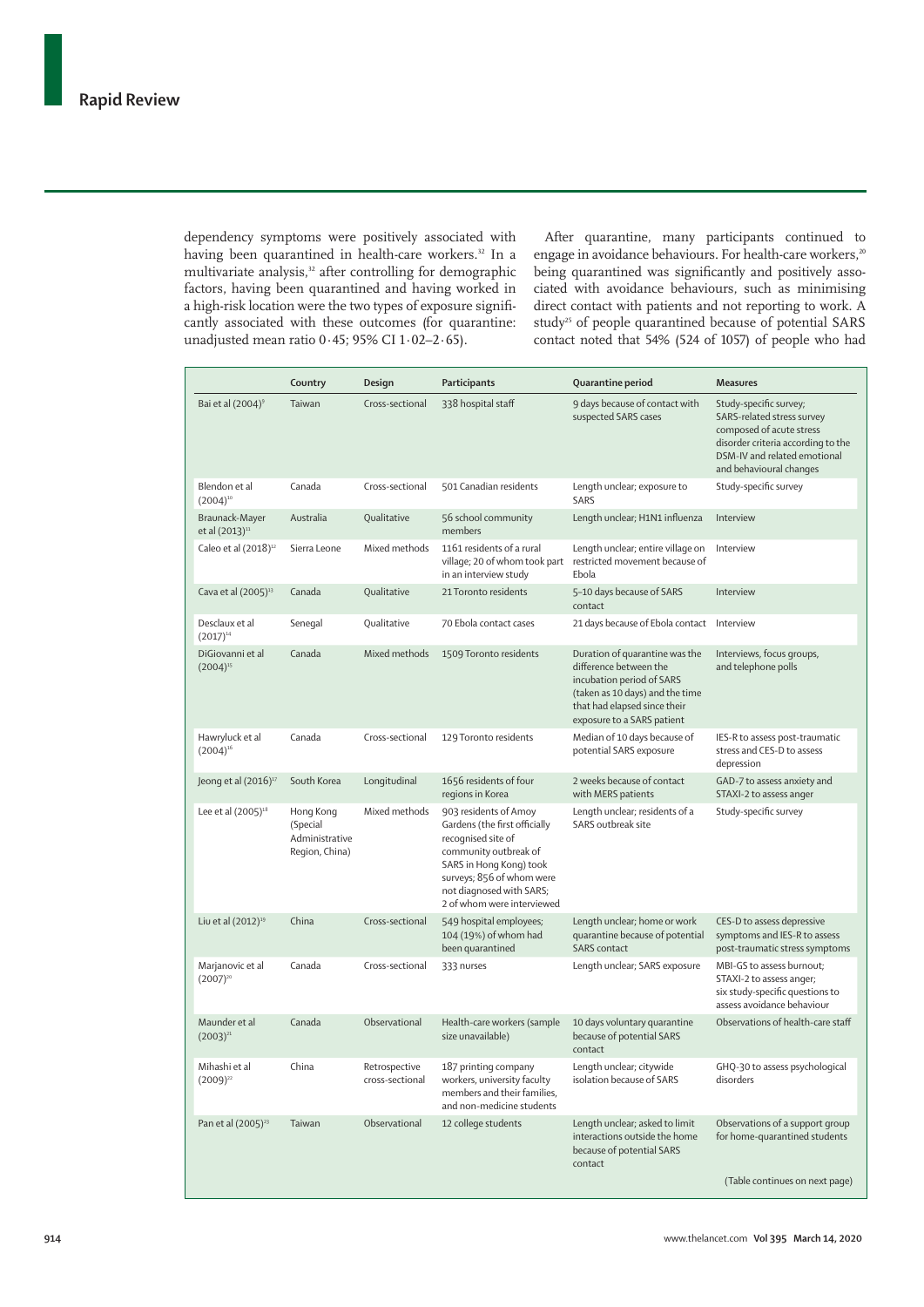|                                                                                                                                                                                                                                                                                                                                                                                                                                                                                                   | Country           | Design                                          | Participants                                                                                                                       | Quarantine period                                                                                                                                                                                                      | <b>Measures</b>                                                                                                                                                                  |  |  |  |  |
|---------------------------------------------------------------------------------------------------------------------------------------------------------------------------------------------------------------------------------------------------------------------------------------------------------------------------------------------------------------------------------------------------------------------------------------------------------------------------------------------------|-------------------|-------------------------------------------------|------------------------------------------------------------------------------------------------------------------------------------|------------------------------------------------------------------------------------------------------------------------------------------------------------------------------------------------------------------------|----------------------------------------------------------------------------------------------------------------------------------------------------------------------------------|--|--|--|--|
| (Continued from previous page)                                                                                                                                                                                                                                                                                                                                                                                                                                                                    |                   |                                                 |                                                                                                                                    |                                                                                                                                                                                                                        |                                                                                                                                                                                  |  |  |  |  |
| Pellecchia et al<br>$(2015)^{24}$                                                                                                                                                                                                                                                                                                                                                                                                                                                                 | Liberia           | Qualitative                                     | 432 (focus groups) and<br>30 (interviews) residents of<br>neighbourhoods with<br>incidence of Ebola                                | 21 days because<br>neighbourhoods had<br>epidemiological incidence of<br>Ebola                                                                                                                                         | Interviews and focus groups                                                                                                                                                      |  |  |  |  |
| Reynolds et al<br>$(2008)^{25}$                                                                                                                                                                                                                                                                                                                                                                                                                                                                   | Canada            | Cross-sectional                                 | 1057 close contacts of<br>potential SARS cases                                                                                     | Mean 8.3 days; range 2-30 days<br>because of contact with<br>potential SARS cases                                                                                                                                      | IES-7 to assess post-traumatic<br>stress symptoms                                                                                                                                |  |  |  |  |
| Robertson et al<br>$(2004)^{26}$                                                                                                                                                                                                                                                                                                                                                                                                                                                                  | Canada            | Qualitative                                     | 10 health-care workers                                                                                                             | 10 days home quarantine, or<br>continually wearing a mask in<br>the presence of others, or<br>required to attend work but had<br>to travel in their own vehicle<br>and wear a mask, because of<br><b>SARS</b> exposure | Interviews                                                                                                                                                                       |  |  |  |  |
| Sprang and Silman<br>$(2013)^{27}$                                                                                                                                                                                                                                                                                                                                                                                                                                                                | USA and<br>Canada | Cross-sectional                                 | 398 parents                                                                                                                        | Length unclear; lived in areas<br>severely affected by H1N1 or<br><b>SARS</b>                                                                                                                                          | PTSD-RI Parent Version and<br>PCL-C                                                                                                                                              |  |  |  |  |
| Taylor et al (2008) <sup>28</sup>                                                                                                                                                                                                                                                                                                                                                                                                                                                                 | Australia         | Cross-sectional                                 | 2760 horse owners or those<br>involved in horse industry                                                                           | Several weeks because of equine<br>influenza                                                                                                                                                                           | K10 to assess distress                                                                                                                                                           |  |  |  |  |
| Wang et al (2011) <sup>29</sup>                                                                                                                                                                                                                                                                                                                                                                                                                                                                   | China             | Cross-sectional                                 | 419 undergraduates                                                                                                                 | 7 days; non-suspected H1N1<br>influenza cases                                                                                                                                                                          | SRQ-20 to assess general mental<br>health and IES-R to assess<br>post-traumatic stress                                                                                           |  |  |  |  |
| Wester and<br>Giesecke (2019) <sup>30</sup>                                                                                                                                                                                                                                                                                                                                                                                                                                                       | Sweden            | Qualitative                                     | 12: six health-care workers<br>who worked in west Africa<br>during the Ebola outbreak<br>and one close contact for<br>each of them | 3 weeks because of working in<br>west Africa during the Ebola<br>crisis                                                                                                                                                | Interview                                                                                                                                                                        |  |  |  |  |
| Wilken et al (2017) <sup>31</sup> Liberia                                                                                                                                                                                                                                                                                                                                                                                                                                                         |                   | Qualitative                                     | 16 residents of villages<br>who were quarantined                                                                                   | 21 days because of living in a<br>village in which someone had<br>died of Ebola                                                                                                                                        | Interview                                                                                                                                                                        |  |  |  |  |
| Wu et al (2008,<br>2009) <sup>32,33</sup>                                                                                                                                                                                                                                                                                                                                                                                                                                                         | China             | Cross-sectional                                 | 549 hospital employees                                                                                                             | Length unclear; either because<br>of SARS diagnosis, suspected<br>SARS, or having had direct<br>contact with SARS patients                                                                                             | 7 questions adapted from<br>NHSDA to assess alcohol<br>dependence and abuse; IES-R to<br>assess post-traumatic stress<br>symptoms; CES-D to assess<br>depression                 |  |  |  |  |
| Yoon et al (2016) <sup>34</sup>                                                                                                                                                                                                                                                                                                                                                                                                                                                                   | South Korea       | Psychological<br>evaluation by<br>professionals | 6231 Korean residents                                                                                                              | Length unclear; placed in<br>quarantine because of MERS                                                                                                                                                                | Questions such as 'for the last<br>2 weeks or after being in<br>quarantine, do you feel depressed<br>or hopelessness? Do you feel loss<br>of interest in any part of your life?' |  |  |  |  |
| SARS=severe acute respiratory syndrome. DSM-IV=Diagnostic and Statistical Manual of Mental Disorders-IV. IES-R=Impact of Event Scale-Revised. CES-D=Center for<br>Epidemiologic Studies Depression scale. MERS=Middle East respiratory syndrome-related coronavirus. GAD-7=Generalised Anxiety Disorder-7. STAXI-2=State-Trait Anger<br>Expression Inventory. MBI-GS= Maslach Burnout Inventory-General Survey. GHQ-30=General Health Questionnaire-30. IES-7=International Education Standard-7. |                   |                                                 |                                                                                                                                    |                                                                                                                                                                                                                        |                                                                                                                                                                                  |  |  |  |  |

PTSD-RI=Post-Traumatic Stress Disorder Reaction Index. PCL-C=PTSD Checklist-Civilian version. K10= Kessler 10 Psychological Distress Scale. SRQ-20=Self-Reporting Questionnaire-20. NHSDA=National Household Survey on Drug Abuse.

*Table:* **Study characteristics**

been quarantined avoided people who were coughing or sneezing, 26% (255) avoided crowded enclosed places, and 21% (204) avoided all public spaces in the weeks following the quarantine period. A qualitative study<sup>13</sup> reported that several participants described long-term behavioural changes after the quarantine period, such as vigilant handwashing and avoidance of crowds and, for some, the return to normality was delayed by many months.

## **Prequarantine predictors of psychological impact**

There was mixed evidence for whether participant characteristics and demographics were predictors of the psychological impact of quarantine. A study<sup>28</sup> of horse owners quarantined because of equine influenza identified several characteristics associated with negative psychological impacts: younger age (16–24 years), lower levels of formal educational qualifications, female gender, and having one child as opposed to no children (although having three or more children appeared somewhat protective). However, another study<sup>16</sup> suggested that demographic factors such as marital status, age, education, living with other adults, and having children were not associated with psychological outcomes.

Having a history of psychiatric illness was associated with experiencing anxiety and anger 4–6 months after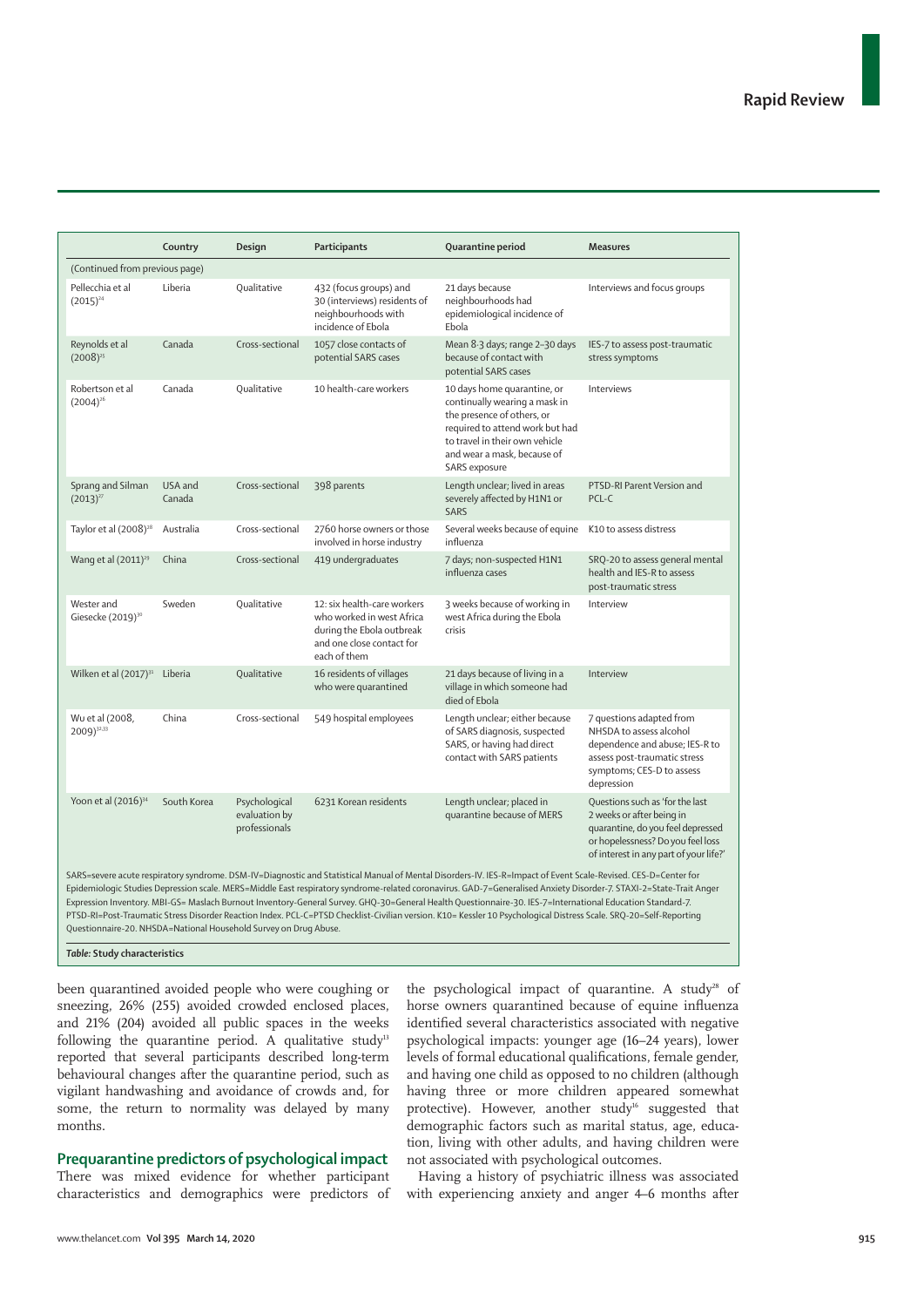release from quarantine.<sup>17</sup> Health-care workers<sup>25</sup> who had been quarantined had more severe symptoms of posttraumatic stress than members of the general public who had been quarantined, scoring significantly higher on all dimensions. Health-care workers also felt greater stigmatisation than the general public, exhibited more avoidance behaviours after quarantine, reported greater lost income, and were consistently more affected psychologically: they reported substantially more anger, annoyance, fear, frustration, guilt, helplessness, isolation, loneliness, nervousness, sadness, worry, and were less happy. Health-care workers were also substantially more likely to think they had SARS and to be concerned about infecting others. Conversely, one study<sup>16</sup> suggested that health-care worker status was not associated with psychological outcomes.

## **Stressors during quarantine**

## **Duration of quarantine**

Three studies showed that longer durations of quarantine were associated with poorer mental health specifically, post-traumatic stress symptoms,<sup>16,25</sup> avoidance behaviours, and anger.<sup>20</sup> Although the duration of the quarantine was not always clear, one study<sup>16</sup> showed that those quarantined for more than 10 days showed significantly higher post-traumatic stress symptoms than those quarantined for less than 10 days.

## **Fears of infection**

Participants in eight studies reported fears about their own health or fears of infecting others<sup>9,13,14,16,17,21,25,26</sup> and were more likely to fear infecting family members than those not quarantined.9 They also became particularly worried if they experienced any physical symptoms potentially related to the infection<sup>14</sup> and fear that the symptoms could reflect having the infection continued to be related to psychological outcomes several months later.<sup>17</sup> Conversely, one study<sup>11</sup> found that although very few participants were extremely concerned about becoming infected or transmitting the virus to others, those who were concerned tended to be pregnant women and those with young children.

## **Frustration and boredom**

Confinement, loss of usual routine, and reduced social and physical contact with others were frequently shown to cause boredom, frustration, and a sense of isolation from the rest of the world, which was distressing to participants.10,11,13–16,25,26,31 This frustration was exacerbated by not being able to take part in usual day-to-day activities, such as shopping for basic necessities<sup>16</sup> or taking part in social networking activities via the telephone or internet.<sup>17</sup>

## **Inadequate supplies**

Having inadequate basic supplies (eg, food, water, clothes, or accommodation) during quarantine was a source of frustration<sup>10,31</sup> and continued to be associated with anxiety and anger 4–6 months after release.<sup>17</sup> Being unable to get regular medical care and prescriptions also appeared to be a problem for some participants.<sup>10</sup>

Four studies found that supplies from public health authorities were insufficient. Participants reported receiving their masks and thermometers late or not at all,<sup>13</sup> food, water, and other items were only intermittently distributed;24 and food supplies took a long time to arrive.12 Although those quarantined during the Toronto SARS outbreak praised public health authorities for delivering kits of medical supplies at the beginning of the quarantine period, they did not receive groceries or other routine supplies needed for daily living.15

## **Inadequate information**

Many participants cited poor information from public health authorities as a stressor, reporting insufficient clear guidelines about actions to take and confusion about the purpose of quarantine.<sup>11-13,15,24,26</sup> After the Toronto SARS epidemic, participants perceived that confusion stemmed from the differences in style, approach, and content of various public health messages because of poor coordination between the multiple jurisdictions and levels of government involved.15 Lack of clarity about the different levels of risk, in particular, led to participants fearing the worst.14 Participants also reported a perceived lack of transparency from health and government officials about the severity of the pandemic.<sup>11</sup> Perhaps related to the lack of clear guidelines or rationale, perceived difficulty with complying with quarantine protocols was a significant predictor of post-traumatic stress symptoms in one study. 25

#### **Stressors post quarantine Finances**

Financial loss can be a problem during quarantine, with people unable to work and having to interrupt their professional activities with no advanced planning; the effects appear to be long lasting. In the reviewed studies, the financial loss as a result of quarantine created serious socioeconomic distress<sup>24</sup> and was found to be a risk factor for symptoms of psychological disorders<sup>22</sup> and both anger and anxiety several months after quarantine.<sup>17</sup> One study<sup>28</sup> found that respondents who were quarantined because of equine influenza, whose principal source of income was from a horse-related industry, were more than twice as likely to have high distress than those whose income was not from the industry. This finding is probably linked to economic effects but could also be related to disruption of social networks and loss of leisure activities. Notably, this study is exceptional in that occupation and exposure are confounded.

A study14 of people quarantined because of potential Ebola contact found that, although participants received financial assistance, some felt that the amount was insufficient and that it came too late; many felt wronged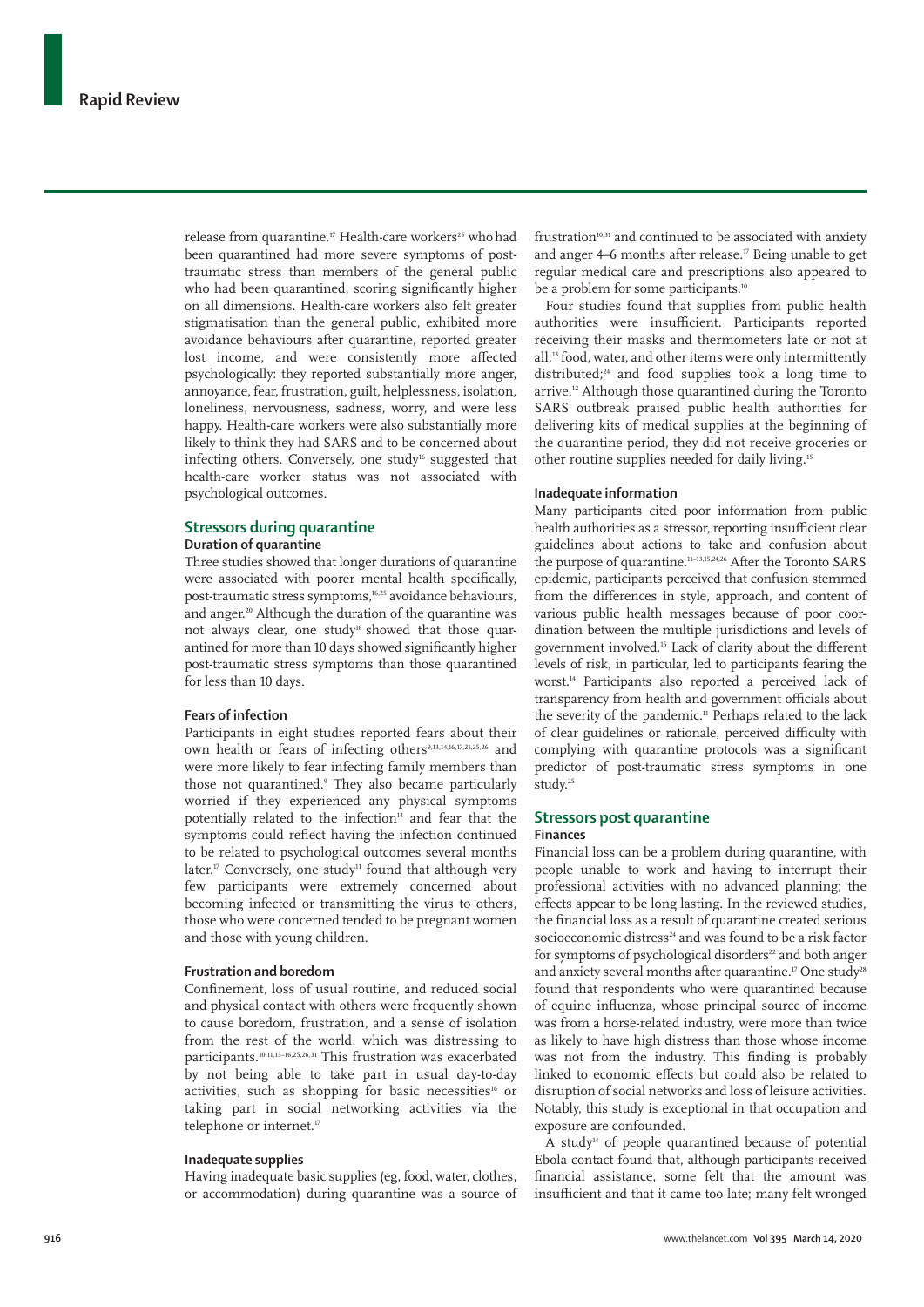as the assistance they received did not cover their ongoing professional expenses. Many became dependent on their families to provide for them financially during quarantine which was often hard to accept and could cause conflicts. In one study,<sup>13</sup> none of those quarantined in Toronto during SARS reported much financial hardship because employers or the government compensated them, but where that reimbursement was slow to arrive it caused those less financially well-off to struggle.

Potentially related to financial loss, participants with a combined annual household income of less than CAN\$40000 showed significantly higher amounts of post-traumatic stress and depressive symptoms.16 These symptoms are probably because those with lower incomes were more likely to be affected by the temporary loss of income than those with higher incomes.

People who are quarantined and have lower household incomes might require additional levels of support, along with those who lose earnings while in quarantine (ie, self-employed people who are unable to work or salaried staff who are unable to take paid leave). Financial reimbursements should be provided where possible and programmes developed to provide financial support throughout the quarantine period. Where appropriate, employers might also wish to consider proactive approaches that allow employees to work from home if they wish to, both to avoid financial loss and to stave off boredom, while being mindful that staff in these situations might not be at their most productive and might benefit more from remote social support from their colleagues.<sup>2</sup>

#### **Stigma**

Stigma from others was a major theme throughout the literature, often continuing for some time after quarantine, even after containment of the outbreak. In a comparison of health-care workers quarantined versus those not quarantined,<sup>9</sup> quarantined participants were significantly more likely to report stigmatisation and rejection from people in their local neighbourhoods, suggesting that there is stigma specifically surrounding people who had been quarantined. Participants in several studies reported that others were treating them differently: avoiding them, withdrawing social invitations, treating them with fear and suspicion, and making critical comments.13–16,18,21,23–26,30,31

Several health-care workers involved in the Ebola outbreak in Senegal reported that quarantine had led their families to consider their jobs to be too risky, creating intra-household tension.14 In the same study, three participants reported being unable to resume their jobs after surveillance ended because their employers expressed fear of contagion.

Those quarantined during the Ebola epidemic in Liberia reported that stigma could lead to disenfranchisement of minority groups in the community as families under quarantine were often said to belong to different ethnic groups, tribes, or religions and were perceived as dangerous because they were different.<sup>24</sup> Perhaps because of this stigma, being quarantined led participants in this study to keep easily treatable, non-Ebola illnesses a secret and avoided seeking help.

General education about the disease and the rationale for quarantine and public health information provided to the general public can be beneficial to reduce stigmatisation, whereas more detailed information targeted at schools and workplaces might also be useful. It might also be that media reporting contributes to stigmatising attitudes in the general public; the media is a powerful influence on public attitudes and dramatic headlines and fear mongering have been shown to contribute to stigmatising attitudes in the past (eg, during the SARS outbreak).<sup>36</sup> This issue highlights the need for public health officials to provide rapid, clear messages delivered effectively for the entire affected population to promote accurate understanding of the situation.

## **What can be done to mitigate the consequences of quarantine?**

During major infectious disease outbreaks, quarantine can be a necessary preventive measure. However, this Review suggests that quarantine is often associated with a negative psychological effect. During the period of quarantine this negative psychological effect is unsurprising, yet the evidence that a psychological effect of quarantine can still be detected months or years later—albeit from a small number of studies<sup>17,19</sup>—is more troubling and suggests the need to ensure that effective mitigation measures are put in place as part of the quarantine planning process.

In this regard, our results do not provide strong evidence that any particular demographic factors are risk factors of poor psychological outcomes after quarantine and therefore require specific attention. However, history of mental illness was only examined as a risk factor by one study. Previous literature suggests that psychiatric history is associated with psychological distress after experiencing any disaster-related trauma<sup>37,38</sup> and it is likely that people with pre-existing poor mental health would need extra support during quarantine. There also appeared to be a high prevalence of psychological distress in quarantined health-care workers, although there was mixed evidence as to whether this group were at higher risk for distress than non-health-care workers who were quarantined. For health-care workers, support from managers is essential in facilitating their return to work $39$ and managers should be aware of the potential risks for their staff who were quarantined so that they can prepare for early intervention.

#### **Keep it as short as possible**

Longer quarantine is associated with poorer psychological outcomes, perhaps unsurprisingly, as it stands to reason that the stressors reported by participants could have more of an effect the longer they were experienced for.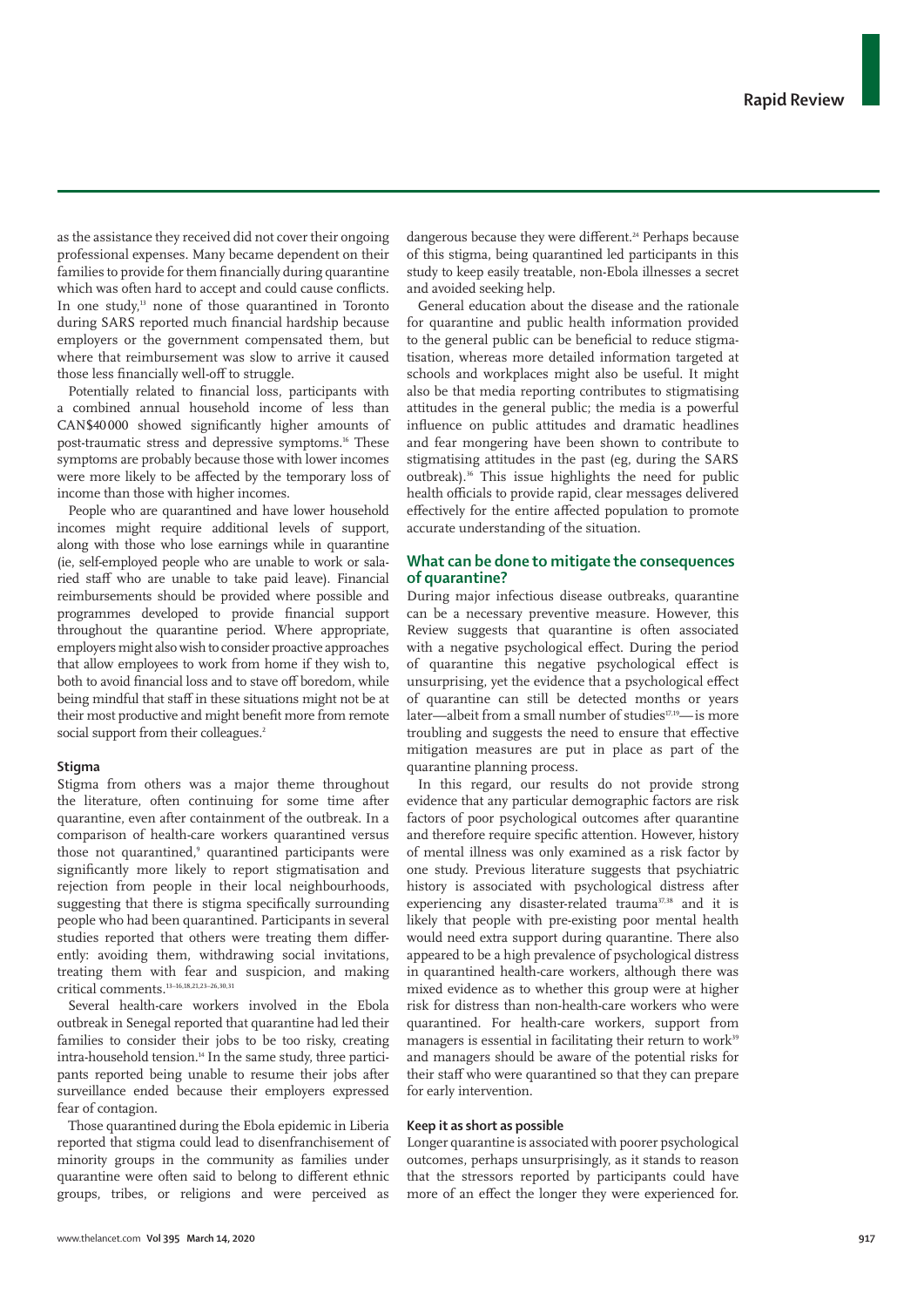Restricting the length of quarantine to what is scientifically reasonable given the known duration of incubation periods, and not adopting an overly precautionary approach to this, would minimise the effect on people. Evidence from elsewhere also emphasises the importance of authorities adhering to their own recommended length of quarantine, and not extending it. For people already in quarantine, an extension, no matter how small, is likely to exacerbate any sense of frustration or demoralisation.40 Imposing a cordon indefinitely on whole cities with no clear time limit (such as has been seen in Wuhan, China) might be more detrimental than strictly applied quarantine procedures limited to the period of incubation.

## **Give people as much information as possible**

People who are quarantined often feared being infected or infecting others. They also often have catastrophic appraisals of any physical symptoms experienced during the quarantine period. This fear is a common occurrence for people exposed to a worrying infectious disease,<sup>41</sup> and might be exacerbated by the often inadequate information participants reported receiving from public health officials leaving them unclear of the nature of the risks they faced and why they were being quarantined at all. Ensuring that those under quarantine have a good understanding of the disease in question, and the reasons for quarantine, should be a priority.

## **Provide adequate supplies**

Officials also need to ensure that quarantined households have enough supplies for their basic needs and, importantly, these must be provided as rapidly as possible. Coordination for provision of supplies should ideally occur in advance, with conservation and reallocation plans established to ensure resources do not run out, which unfortunately has been reported.<sup>2</sup>

## **Reduce the boredom and improve the communication**

Boredom and isolation will cause distress; people who are quarantined should be advised about what they can do to stave off boredom and provided with practical advice on coping and stress management techniques. Having a working mobile phone is now a necessity, not a luxury, and those stepping off a long flight to enter quarantine will probably welcome a charger or adaptor more than anything else.<sup>17</sup> Activating your social network, albeit remotely, is not just a key priority, but an inability to do so is associated not just with immediate anxiety, but longer- term distress.<sup>2,42</sup> One study<sup>21</sup> suggested that having a telephone support line, staffed by psychiatric nurses, set up specifically for those in quarantine could be effective in terms of providing them with a social network. The ability to communicate with one's family and friends is also essential. Particularly, social media could play an important part in communication with those far away, allowing people who are quarantined to update their loved ones about their situation and reassure them that they are well. Therefore, providing those quarantined with mobile phones, cords and outlets for charging devices, and robust WiFi networks with internet access to allow them to communicate directly with loved ones could reduce feelings of isolation, stress, and panic.<sup>2</sup> Although this is possible to achieve in enforced quarantine, it could be more difficult to do in the case of widespread home quarantine; countries imposing censors on social media and messaging applications could also present difficulties in ensuring lines of communication between those quarantined and their loved ones.

It is also important that public health officials maintain clear lines of communication with people quarantined about what to do if they experience any symptoms. A phone line or online service specifically set up for those in quarantine and staffed by health-care workers who can provide instructions about what to do in the event of developing illness symptoms, would help reassure people that they will be cared for if they become ill. This service would show those who are quarantined that they have not been forgotten and that their health needs are just as important as those of the wider public. The benefits of such a resource have not been studied, but it is likely that reassurance could subsequently decrease feelings such as fear, worry, and anger.

There is evidence to suggest that support groups specifically for people who were quarantined at home during disease outbreaks can be helpful. One study<sup>23</sup> found that having such a group and feeling connected to others who had been through the same situation could be a validating, empowering experience and can provide people with the support they might find they are not receiving from other people.

## **Health-care workers deserve special attention**

Health-care workers themselves are often quarantined and this Review suggests they, like the general public, are negatively affected by stigmatising attitudes from others. None of the studies included in this Review focused on the perceptions of their colleagues, but this would be an interesting aspect to explore. It is also possible that health-care workers who are quarantined might be concerned about causing their workplaces to be understaffed and causing extra work for their colleagues<sup>21</sup> and that their colleagues' perceptions could be particularly important. Being separated from a team they are used to working in close contact with might add to feelings of isolation for health-care workers who are quarantined. Therefore, it is essential that they feel supported by their immediate colleagues. During infectious disease outbreaks, organisational support has been found to be protective of mental health for healthcare staff in general<sup>39</sup> and managers should take steps to ensure their staff members are supportive of their colleagues who are quarantined.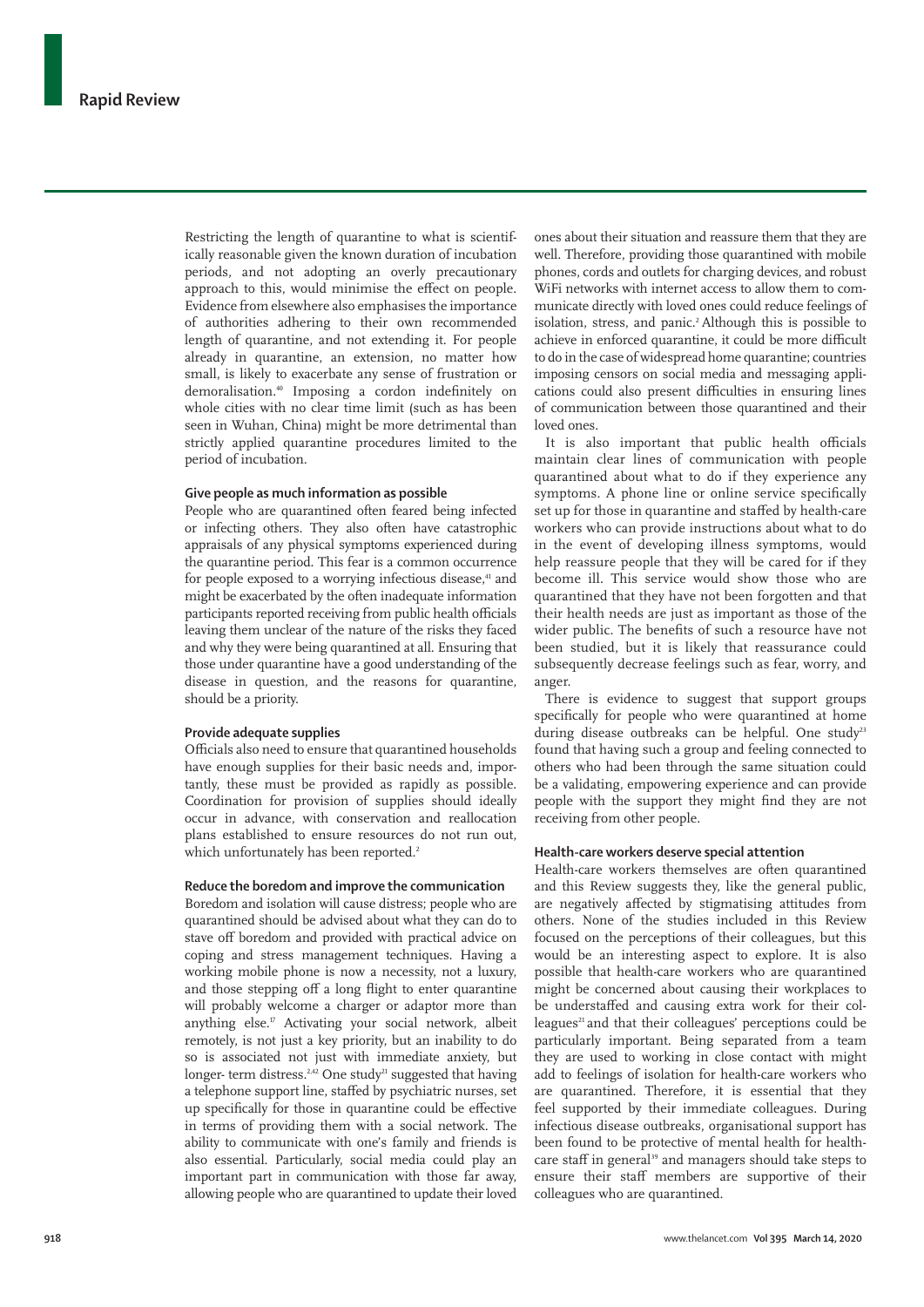## **Altruism is better than compulsion**

Perhaps because of the difficulties of designing an appropriate study, no research was found which tested whether mandatory versus voluntary quarantine has a differential effect on wellbeing. In other contexts, however, feeling that others will benefit from one's situation can make stressful situations easier to bear and it seems likely that this is also true for home-based quarantine. Reinforcing that quarantine is helping to keep others safe, including those particularly vulnerable (such as those who are very young, old, or with preexisting serious medical conditions), and that health authorities are genuinely grateful to them, can only help to reduce the mental health effect and adherence in those quarantined.19,33 Notably, altruism has its limits if people are being asked to quarantine without adequate information on how to keep the people they live with safe. It is unacceptable to ask people to self-quarantine for the benefit of the community's health, when while doing so they might be putting their loved ones at risk.

## **What we do not know**

Quarantine is one of several public health measures to prevent the spread of an infectious disease and as shown in this Review, has a considerable psychological impact for those affected. As such, there is a question as to whether other public health measures that prevent the need to impose quarantine (such as social distancing, cancellation of mass gatherings, and school closures) might be more favourable. Future research is needed to establish the effectiveness of such measures.

The strengths and limitations of this Review must be considered. Because of the time constraints of this Review given the ongoing coronavirus outbreak, the reviewed literature did not undergo formal quality appraisal. Additionally, the Review was limited to peer-reviewed publications and we did not explore potentially relevant grey literature. The recommendations we have made apply primarily to small groups of people in dedicated facilities and to some extent in self-isolation. Although we anticipate that many of the risk factors for poor psychosocial outcomes would be the same for larger containment processes (such as entire towns or cities), there are likely to be distinct differences in such situations that mean that the information presented in this Review should only be applied to such situations cautiously. Furthermore, potential cultural differences need to be considered. Although this Review cannot predict exactly what will happen or provide recommendations that will work for every future population that is quarantined, we have provided an overview of the key issues and how they could be rectified in the future.

There are also several limitations of the reviewed literature, which must be pointed out: only one study followed up participants over time, sample sizes were generally small, few studies directly compared participants quarantined with those not quarantined, conclusions based on certain study populations (eg, students) might not be generalisable to the wider public, and heterogeneity of outcome measures across studies make it difficult to make direct comparisons between studies. It is also worth pointing out that a minority of studies assessed symptoms of post-traumatic stress using measures designed to measure post-traumatic stress disorder, despite quarantine not being qualified as a trauma in the diagnosis for posttraumatic stress disorder in the Diagnostic and Statistical Manual of Mental Disorders 5.43

Strengths of this Review include the hand-searching of reference lists to identify any papers not found in the initial search, contacting authors who sent full-texts of papers which were not available in full online, and having multiple researchers carry out the screening to improve the rigour of the Review.

## **Conclusion**

Overall, this Review suggests that the psychological impact of quarantine is wide-ranging, substantial, and can be long lasting. This is not to suggest that quarantine should not be used; the psychological effects of not using quarantine and allowing disease to spread might be worse.<sup>44</sup> However, depriving people of their liberty for the wider public good is often contentious and needs to be handled carefully. If quarantine is essential, then our results suggest that officials should take every measure to ensure that this experience is as tolerable as possible for people. This can be achieved by: telling people what is happening and why, explaining how long it will continue, providing meaningful activities for them to do while in quarantine, providing clear communication, ensuring basic supplies (such as food, water, and medical supplies) are available, and reinforcing the sense of altruism that people should, rightly, be feeling. Health officials charged with implementing quarantine, who by definition are in employment and usually with reasonable job security, should also remember that not everyone is in the same situation. If the quarantine experience is negative, the results of this Review suggest there can be long-term consequences that affect not just the people quarantined but also the health-care system that administered the quarantine and the politicians and public health officials who mandated it.

#### **Contributors**

GJR designed the search strategy with input from SKB, RKW, and LES. SKB, RKW, LES, and LW carried out the literature searches and screening, and any discrepancies were discussed with GJR and SW. SKB carried out the data extraction. SKB wrote the first draft of the review with input from RKW, LES, LW, SW, NG, and GJR.

**Declaration of interests**

We declare no competing interests.

#### **Acknowledgments**

The research was funded by the National Institute for Health Research (NIHR) Health Protection Research Unit in Emergency Preparedness and Response at King's College London, in partnership with Public Health England, and in collaboration with the University of East Anglia